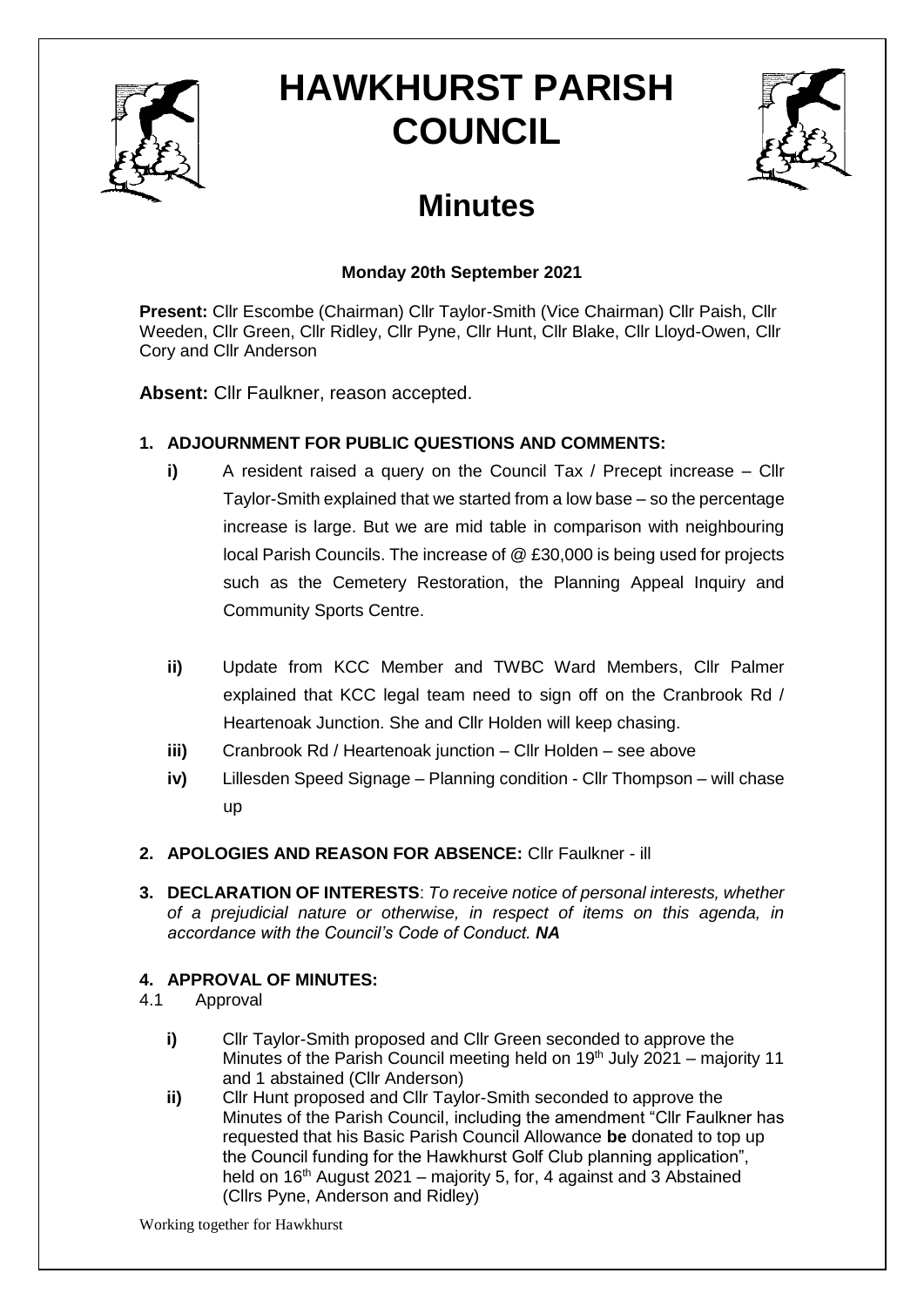iii) The minutes of the Planning Committee 19<sup>th</sup> August and 9<sup>th</sup> September 2021 were noted.

#### **5. MATTERS ARISING FROM PREVIOUS MINUTES**

- **i) Hawkhurst Broadband - Community Interest Company –** (14.12.20/5.7) awaiting update – will keep chasing
- **ii) Update on KGV boiler (17.6.2021/6.6)** Cllr Paish stated we have several quotes and are reporting back to Facilities and Services Committee with a final report.
- **iii) Verbal update on the Hawkhurst Golf Club planning appeal (19.7.21/6.2)** The evidence has now been heard from all parties and the Inspector is arranging a site visit this week. A final day is earmarked for Section106, closing remarks the 6<sup>th</sup> October 2021.
- **iv) Update on Chairman's Group meeting (16.8.21/6.2) –** Standing Orders, Financial Regulations and Committee Terms of Reference – Clerk stated an initial meeting took place on the  $2^{nd}$  September 2021 and a follow up meeting is being arranged and then a report back to Council will follow.

# **6. MATTERS FOR FURTHER DISCUSSION:**

# **6.1 Council / Committee meetings**

Following a discussion on the following advice

such meetings must take place at a single, specified geographical location; attending a meeting at such a location means physically going to it; and being "present" at such a meeting involves physical presence at that location.

It was agreed to consider in the review of standing orders.

**6.2 Committee Membership** – Cllr Hunt request to re-join Community and Sports Centre Committee

Cllr Weeden proposed and Cllr Taylor-Smith seconded Cllr Hunt to join the Community and Services Committee Majority 9 for 0 against and 3 abstained

**6.3 Council Priorities for discussion** - Clerk introduced the report for

discussion, the main points raised were

- Focus on what we can deliver
- Objective 2 can be considered in the NDP
- Objective 7 can be considered in the NDP
- Priority improve our facilities to a good standard stretch into 2022/23
- Priority review the NDP should be a NDP steering group

Clerk to revise and bring back for adoption

**6.4 KGV land report** – Cllr Green felt the report should be considered in confidential

Cllr Escombe proposed and Cllr Green seconded to move the item to confidential Majority decision – 10 For 0 Against and 2 Abstained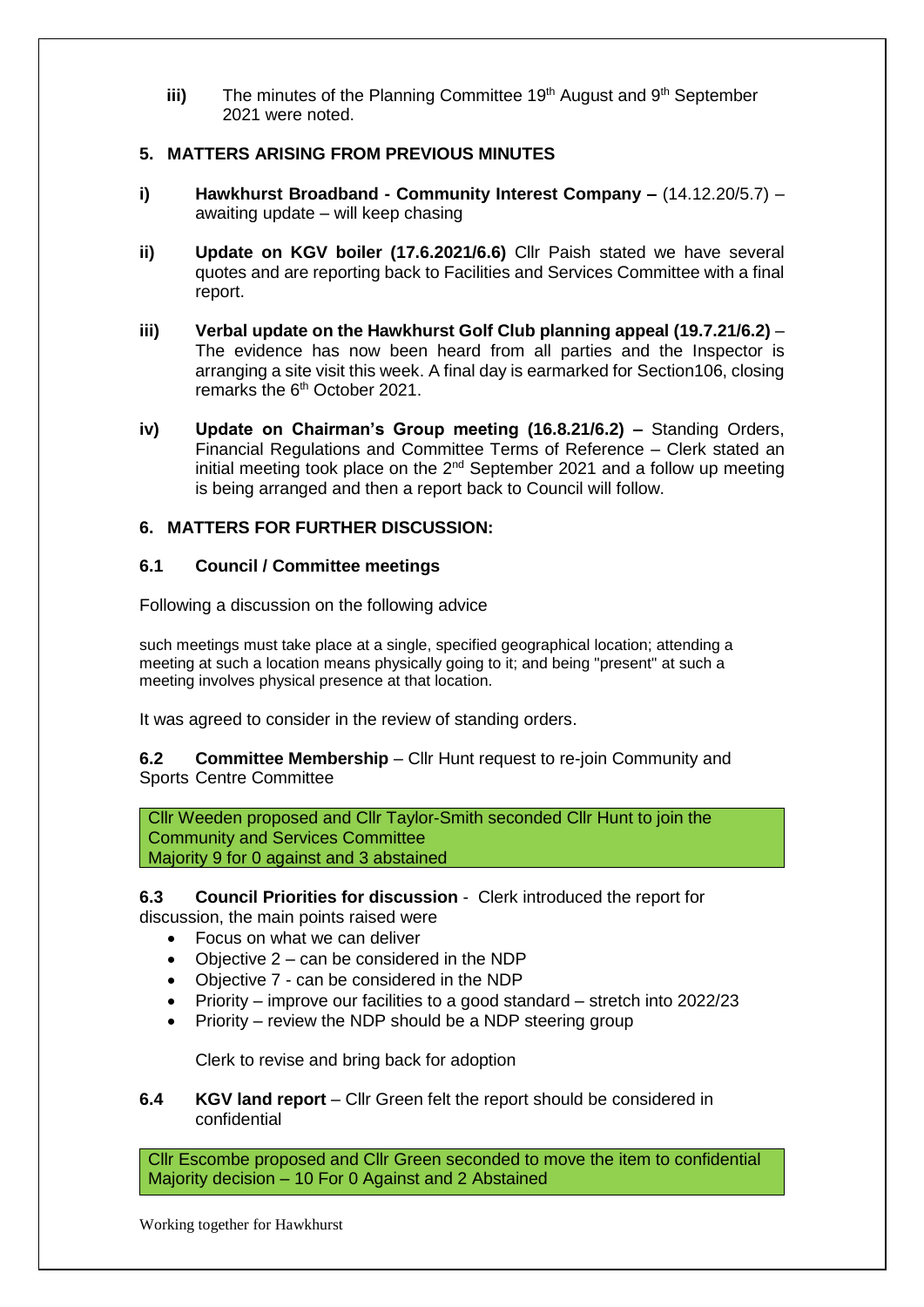**6.5 Drainage Consultant Brief** – Cllr Taylor-Smith introduced the item and following a discussion

Cllr Hunt proposed and Cllr Taylor-Smith seconded to approval attached drainage consultants brief for the KGV, procure through Contract Finder, Community and Sports Centre Committee assess submissions and report back to Council for a decision

For 5, Against 5 and 2 Abstained

Therefore the Chairman had a casting vote and voted against

It was agreed to review an updated Drainage Consultants Brief at Community and Services Committee 4<sup>th</sup> October 2021, where all Councillors can attend and have their say, and then bring back to Council.

**6.6 Charity Commission submissions HCT** – Note the end of year figures

| <b>COPT HALL BALANCE in HPC bank account as at</b><br>31.03.21 | ٠ | £4,350.36<br><b>TFR HCT</b> no longer in<br><b>HPC</b> account |
|----------------------------------------------------------------|---|----------------------------------------------------------------|
| Copt Hall expenses                                             |   | 17,135.70                                                      |
| Copt Hall income                                               |   | 21,486.06                                                      |

**6.7 Charity Commission submissions KGV** – Note the end of year figures

**6.8 Remembrance Day arrangements** – Clerk introduced the item and following a discussion

#### Cllr Blake proposed and Cllr Hunt seconded

- Liaise with TWBC and the volunteers on the arrangements
- Proceed with the temporary road closure and marshalling application, estimated at £1,000 – Community Service budget
- Purchase a poppy wreath Chairman's Expenses budget
- The Parish Council to take part in the Parade

Cllrs Taylor-Smith and Cllr Anderson to lead on project.

#### **6.9 Community Litter pick** – Cllr Pyne led a debate which concluded with

Cllr Pyne proposed and Cllr Green seconded to arrange an autumn Community Litter pick – date to be confirmed Agreed majority 11 for and 1 abstained (Cllr Hunt)

**6.10 Councillor training** – Clerk introduced the item that several training opportunities were available – potential free GDPR training in Hawkhurst – late October 2021, Planning training via KALC and in the new year a Dynamic Councillor Workshop – potentially in Hawkhurst

Agreed Clerk to action.

Working together for Hawkhurst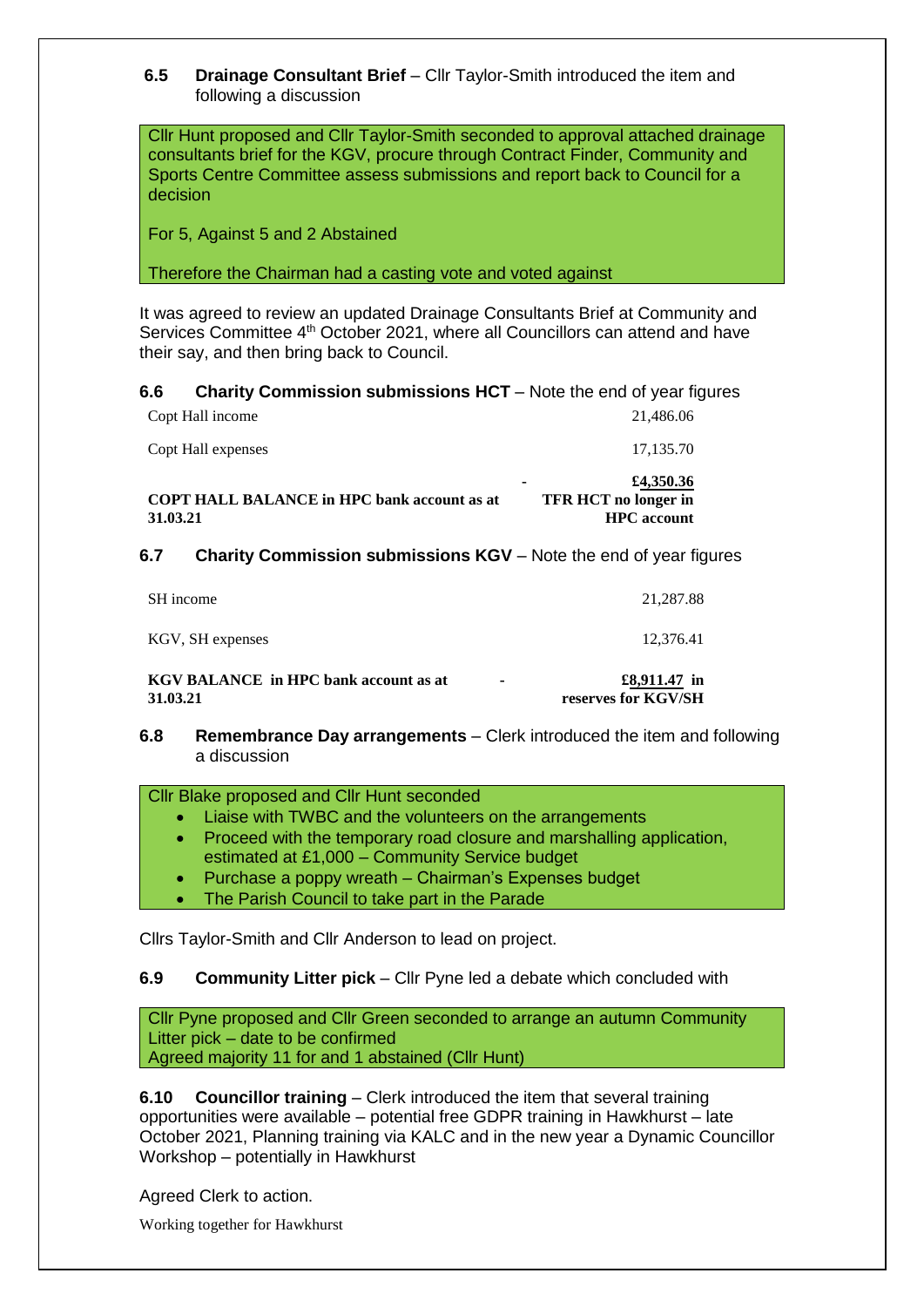# **7. REPORTS OF COMMITTEE CHAIRMEN AND UPDATES**

# **7.1 Facility and Services Committee** – 13<sup>th</sup> September 2021 - Cllr Cory

Cllr Paish updated Council that we have several quotes for the Copt Hall heating and will need a Facility and Services Committee meeting to finalise and approve. Seeking Council approval to spend up to £6,000, subject to final quotes and Facility and Services Committee's consideration

Cllr Paish proposed and Cllr Cory seconded to approval to spend up to £6,000, subject to final quotes and Facility and Services Committee's consideration

Agreed unanimously

**7.2 Planning Committee** – 29<sup>th</sup> July and 9<sup>th</sup> September 2021 - Cllr Escombe noted the minutes

#### **8. Finance**

8.1 Financial position – note below

# INCOME AND EXPENDITURE AUGUST 2021 for FCM 20.09.21

| Accounts for payment              | £            |                       | 8,825.40 to 20.08.21 |
|-----------------------------------|--------------|-----------------------|----------------------|
| Payment received                  | £            |                       | 1,941.27 to 27.08.21 |
| <b>Net Expenditure</b>            | -£           | 6,884.13              |                      |
| <b>Cambridge &amp; Counties</b>   | $\mathbf{f}$ | 89,379.55 to 30.04.21 |                      |
| <b>Cambridge Building Society</b> | £            | 84,635.37 to 31.12.20 |                      |
| <b>Lloyds Current</b>             | £            | 10,001.00 to 27.08.21 |                      |
| <b>Lloyds Access Reserve</b>      | £.           | 68,673.50 to 27.08.21 |                      |

#### **8.2 Agreement to pay payments schedule – to be circulated**

An extra payment of £170.54 including VAT Sac-o-mat was added.

Cllr Escombe proposed Cllr Green seconded to approve the circulated list plus the additional payment above – Agreed unanimously

The Clerk asked for more Councillors to register to do online banking as our Financial Regulations require more than just two Councillors – Cllr Pyne put herself forward and the RFO to circulate forms

# **9. CORRESPONDENCE**

| No | <b>From</b>     | <b>Issue</b>                                         |                                                                   |
|----|-----------------|------------------------------------------------------|-------------------------------------------------------------------|
|    | <b>HCT 2018</b> | Confirming current position                          | Chairman responded<br>thanking them for their input<br>so far.    |
|    | A resident      | Complaint about damage to a<br>grave by a contractor | Clerk apologised and<br>clarifying what can be done<br>to resolve |

Working together for Hawkhurst